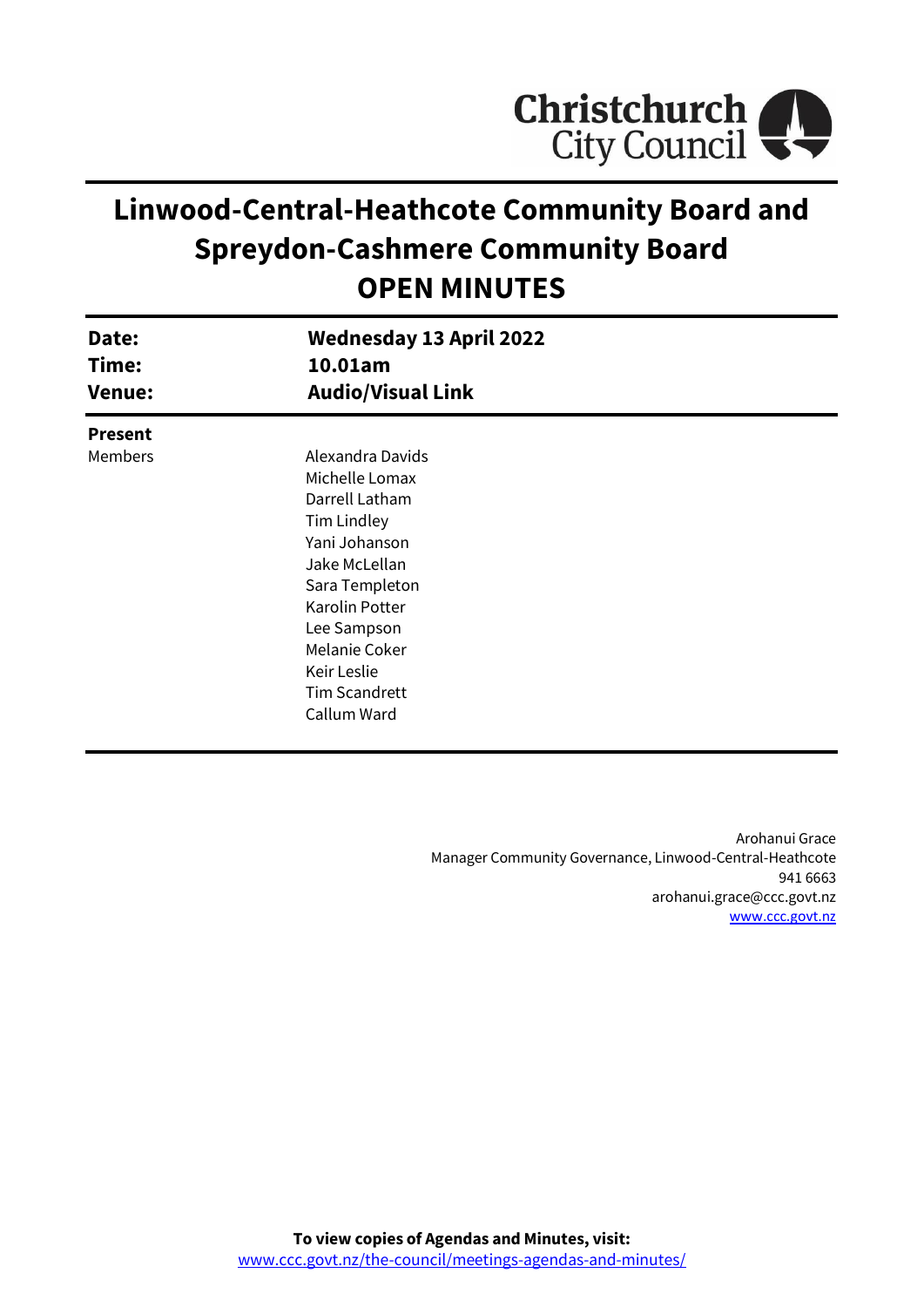

**Part A Matters Requiring a Council Decision**

- **Part B Reports for Information**
- **Part C Decisions Under Delegation**

The agenda was dealt with in the following order.

#### **1. Apologies Ngā Whakapāha**

#### **Part C Joint Boards Resolved JLSB/2022/00001**

An apology for early departure from Karolin Potter, who was absent for part of Item 4, was received and accepted.

Member S Templeton/Member M Coker **Carried**

### **2. Declarations of Interest Ngā Whakapuaki Aronga**

#### **Part B**

There were no declarations of interest recorded.

### **3. Deputations by Appointment Ngā Huinga Whakaritenga**

#### **Part B**

#### **3.1 Ester Vallero - Tennyson Street Pedestrian Improvement Options**

Ester Vallero, resident, spoke to her submission on the proposed pedestrian improvements on Tennyson Street and the staff report on this matter (refer Item 4 – Tennyson Street Pedestrian Improvements Options). Ms Vallero thanked everyone who provided feedback on the proposal, including school pupils, parents, residents and local schools.

In response to a query, Ms Vallero advised that she would have preferred if the proposal included a zebra crossing. But the proposal in the staff report is an improvement to the current pedestrian safety treatment on Tennyson Street near its intersection with Norwood Street and the original proposal that was consulted on.

The Chairperson thanked Ms Vallero for her deputation.

## **4. Tennyson Street Pedestrian Improvement Options Boards Comment**

In its deliberations, the Boards considered the deputation from Ester Vallero, resident (refer Item 3.1 – Ester Vallero - Tennyson Street Pedestrian Improvements Options).

The Boards heard from the Area Traffic Engineers and Engagement Advisor who shared the key points from the report. Staff noted that Option Two, which is the staff preferred option,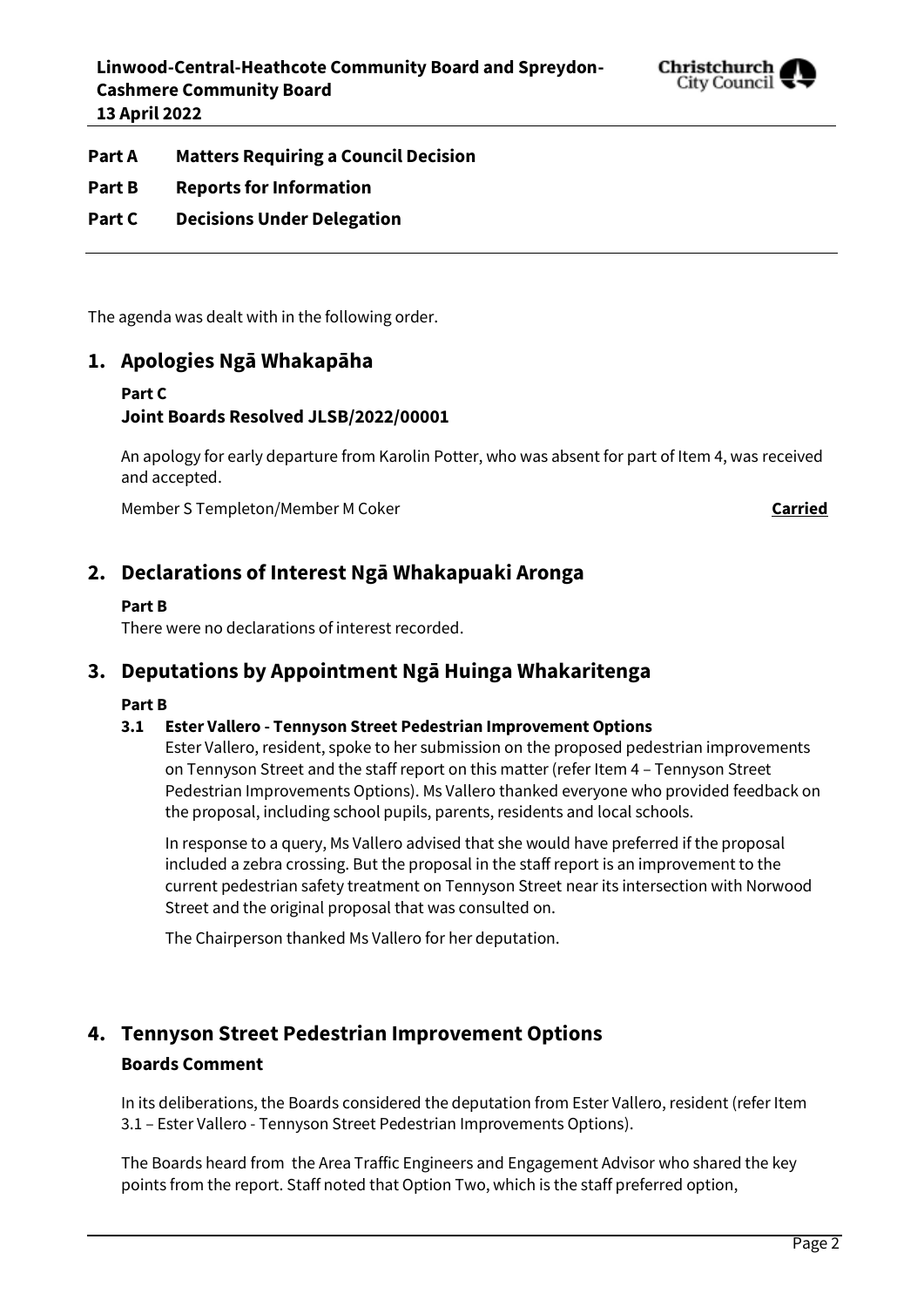

incorporates changes into the proposal to take account of comments and concerns from submitters (refer to the report in the agenda for this meeting for details).

In response to queries, staff noted that a raised zebra crossing across Tennyson Street near its intersection with Norwood Street is not included in the preferred Option Two as it is considered that the street environment does not meet the threshold to warrant one. Staff made the additional comments below:

- Zebra crossings are typically proposed for high use pedestrian areas, which does not apply to part of Tennyson Street.
- The zebra crossing would be near the Tennyson / Norwood Streets intersection, which would increase the risk to pedestrians.
- A pedestrian island as proposed in Option Two is consistent with other crossing points in the area.
- If Waka Kotahi considered a zebra crossing to be unsafe, it could withhold its funding contribution to the project.
- Zebra crossings can have higher crash rates as pedestrians can assume it is safe to cross when it is not. For example, children can misjudge vehicle speeds and the likelihood of vehicles being able to stop for them.
- A zebra crossing would require further design and consultation, which could delay implementation until early-2023 due to the election period.

Option Two in the staff report includes two raised platforms on either side of the pedestrian island near the Tennyson / Norwood Streets intersection to slow traffic as it approaches the crossing point. In response to queries, staff made the comments below:

- Some people may choose to cross at the raised platforms, but they are not intended to be crossing points. In the detailed design stage, staff can consider how to design the streetscape so that the raised platforms are not perceived as crossing points.
- Option Two proposed raised platforms rather than speed humps or judder bars as the former are better suited for large vehicles, including buses. In addition, judder bars are only appropriate for vehicles travelling at very slow speeds.

In response to a query, staff noted that Tennyson Street will get busier over time due to general population growth, but there are no major new subdivisions planned in the area.

In response to queries, staff noted that Option Two in the staff report would not preclude future improvements to the cycleway on Tennyson Street. But it is outside the scope of this project to incorporate implementation of a major cycleway.

In response to a query, staff noted that there is no proposal to reduce the speed limit on Tennyson Street at this time.

Karolin Potter left the meeting at 10.47am.

In response to a query, staff noted that this project will be undertaken as part of the school safety programme.

In response to a query, staff noted that a kea crossing across Tennyson Street near its intersection with Norwood Street would improve pedestrian safety, but Beckenham School does not have capacity to consistently operate it.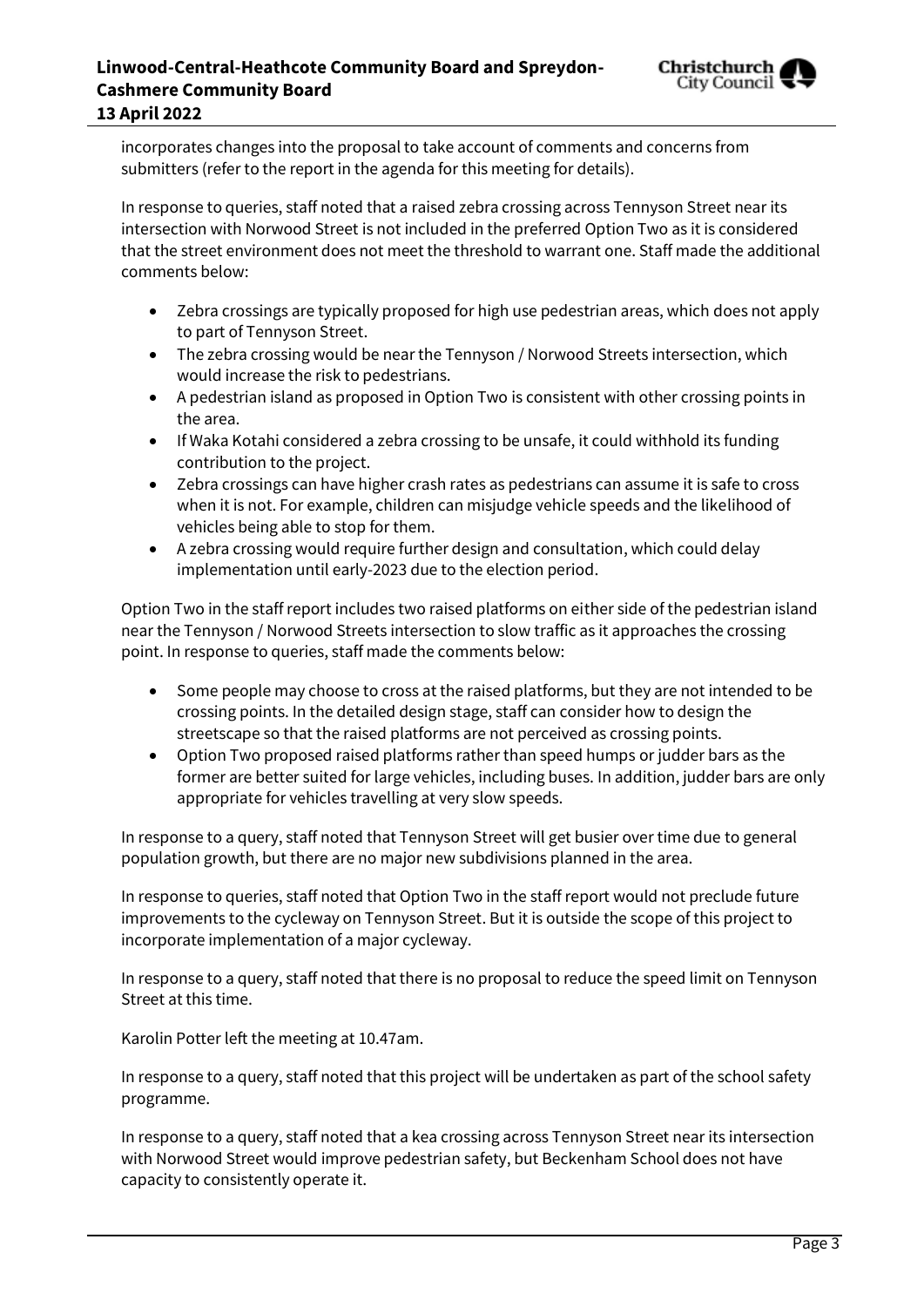

In response to a query, staff noted that each design undergoes an internal review and a safety audit.

Lee Sampson moved the officer recommendation, and Tim Scandrett seconded it.

Melanie Coker foreshadowed an alternative motion to lay the report on the table and request that staff investigate:

- Options for a raised zebra crossing across Tennyson Street near its intersection with Norwood Street.
- Options to replace the two raised platforms approaching the crossing point with other traffic calming measures, such as speed humps.

The Chairperson invited debate on the motion to adopt the officer recommendation.

Four Board members expressed disappointment that a zebra crossing would have to be consulted on, which would delay implementation. A Board member noted that they would have liked the option to install a zebra crossing to have been included in the staff report.

A Board member noted that they would like the area to be safer for pedestrians, and the officer recommendation achieves this.

A Board member noted that they would like the speed limit on Tennyson Street to be reduced.

A Board member noted that they are concerned that pedestrians will confuse the two raised platforms as crossing points.

The Chairperson put the motion to adopt the officer recommendation to a vote, and it was lost.

Melanie Coker moved the following motion, which was seconded by Keir Leslie.

Lay the report on the table and request that staff investigate:

- Options for a raised zebra crossing across Tennyson Street near its intersection with Norwood Street.
- Options to replace the two raised platforms approaching the crossing point with other traffic calming measures, such as speed humps.

The Chairperson put the motion to a vote, and it was carried.

#### **Staff Recommendations**

That the Linwood-Central-Heathcote Community Board and Spreydon-Cashmere Community Board:

- $1.$ Approve, pursuant to Clause 6 of the Christchurch City Council Traffic and Parking Bylaw 2017, and s334 of the Local Government Act 1974, that a Stop Control be placed against Norwood Street at its intersection with Tennyson Street, as shown in **Attachment A** of the agenda for this meeting.
- Approve the road marking changes, kerb alignment changes, raised safety platforms, 2. traffic island changes and road surface changes on Tennyson Street, from a point 12 metres west of its intersection with Norwood Street and extending east to a point 4 metres west of its intersection with Southampton Street as detailed on **Attachment A**.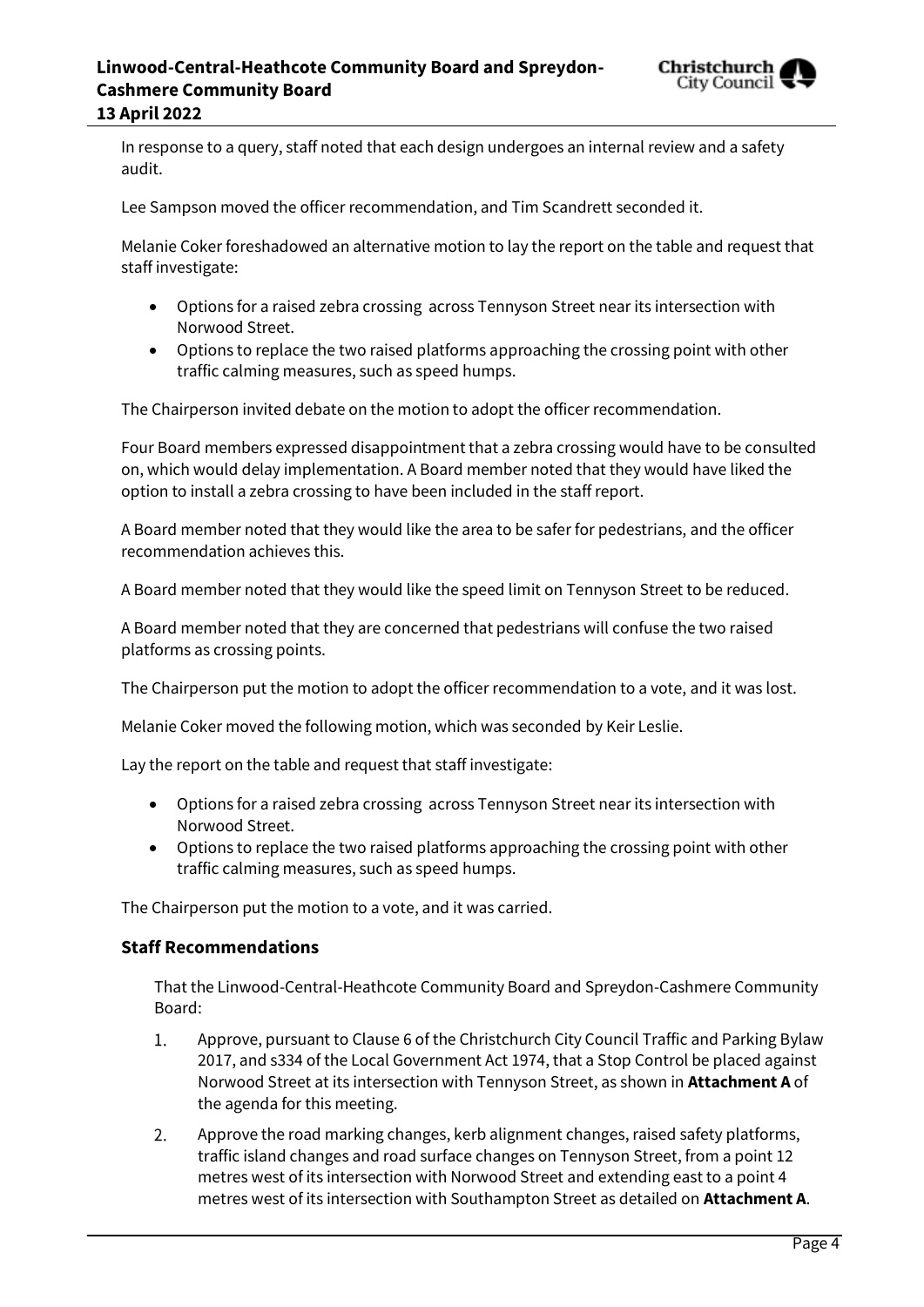

- 3. Approve that the stopping of vehicles be prohibited at any time on the southern side of Tennyson Street, commencing at its intersection with Norwood Street and extending in an easterly direction for 56 metres.
- 4. Revoke any previous resolutions pertaining to traffic controls made pursuant to any bylaw to the extent that they are in conflict with the traffic controls described in resolution 1 above.
- 5. Approve that these resolutions take effect when parking signage and/or road markings that evidence the restrictions described in the staff report are in place (or removed in the case of revocations).

#### **Joint Boards Recommendation**

That the Linwood-Central-Heathcote Community Board and Spreydon-Cashmere Community Board:

- 1. Approve, pursuant to Clause 6 of the Christchurch City Council Traffic and Parking Bylaw 2017, and s334 of the Local Government Act 1974, that a Stop Control be placed against Norwood Street at its intersection with Tennyson Street, as shown in **Attachment A** of the agenda for this meeting.
- 2. Approve the road marking changes, kerb alignment changes, raised safety platforms, traffic island changes and road surface changes on Tennyson Street, from a point 12 metres west of its intersection with Norwood Street and extending east to a point 4 metres west of its intersection with Southampton Street as detailed on **Attachment A**.
- 3. Approve that the stopping of vehicles be prohibited at any time on the southern side of Tennyson Street, commencing at its intersection with Norwood Street and extending in an easterly direction for 56 metres.
- 4. Revoke any previous resolutions pertaining to traffic controls made pursuant to any bylaw to the extent that they are in conflict with the traffic controls described in resolution 1 above.
- 5. Approve that these resolutions take effect when parking signage and/or road markings that evidence the restrictions described in the staff report are in place (or removed in the case of revocations).

Member L Sampson/Member T Scandrett **Lost**

#### **Joint Boards Resolved JLSB/2022/00002**

That the Linwood-Central-Heathcote Community Board and Spreydon-Cashmere Community Board:

- 1. Lay the Tennyson Street Pedestrian Improvement Options report on the table.
- 2. Request that staff investigate options for a raised zebra crossing across Tennyson Street near its intersection with Norwood Street.
- 3. Request that staff investigate options to replace the two proposed raised platforms approaching the crossing point on Tennyson Street near its intersection with Norwood Street with other traffic calming measures, such as speed humps.

Member M Coker/Member K Leslie **Carried**